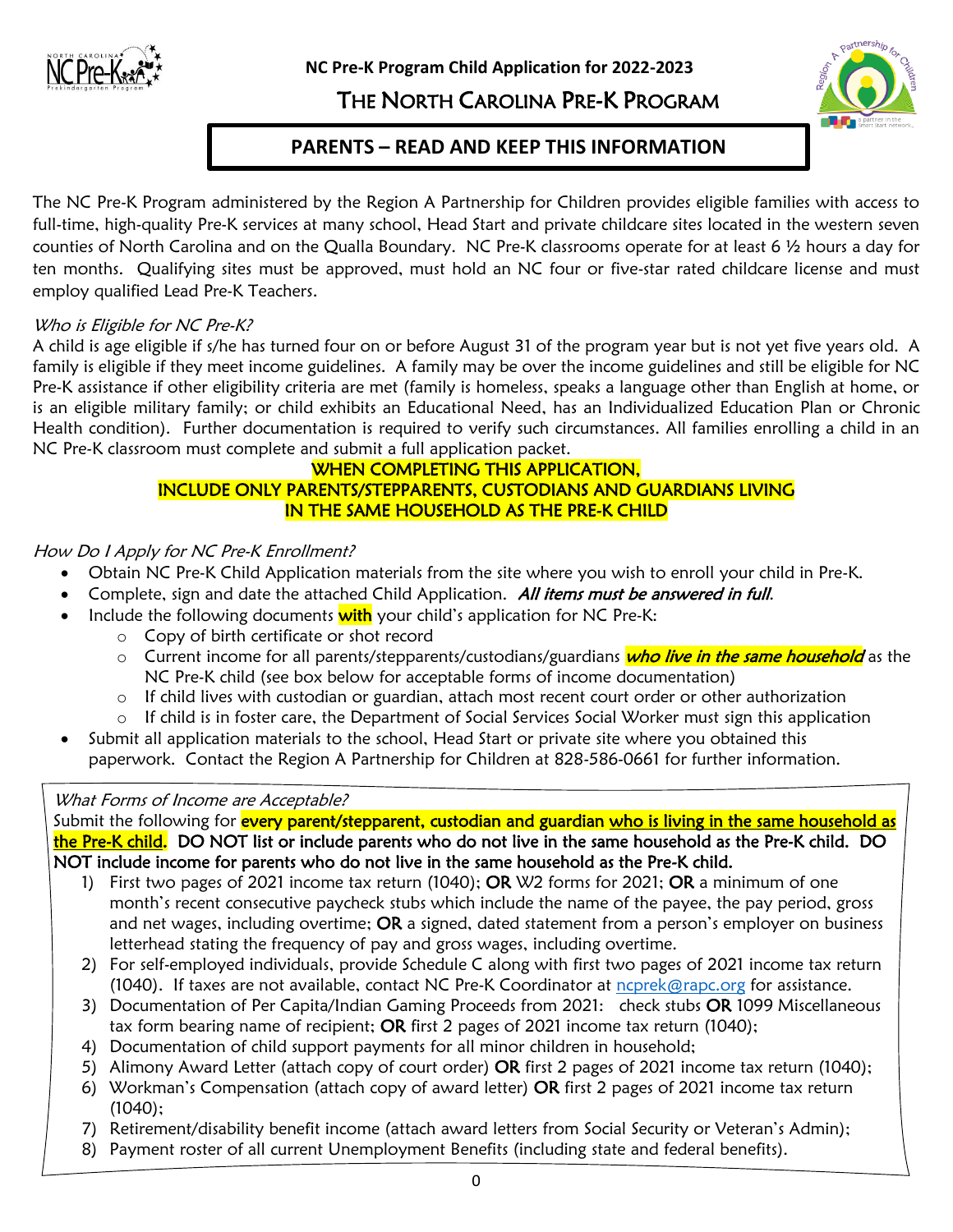## **NC Pre-K Program Child Application for 2022-2023**

| <b>Printed name of person who is completing this application:</b>                                                                                                                                                                |
|----------------------------------------------------------------------------------------------------------------------------------------------------------------------------------------------------------------------------------|
| Check box indicating your relationship to the child:                                                                                                                                                                             |
|                                                                                                                                                                                                                                  |
| Child's Legal Custodian □ Child's Legal Guardian □ DSS Caseworker □ (county) ______________________                                                                                                                              |
| If you are the child's legal custodian/guardian (other than the child's parent or stepparent)                                                                                                                                    |
| please attach the most recent court papers or authorization.                                                                                                                                                                     |
| For your child to be considered for NC Pre-K, ALL PAGES OF THIS APPLICATION MUST BE FULLY COMPLETED including<br>signatures and dates. All supporting documents as listed on the Information Sheet must be attached. For further |
| information, please call or email us at 828-586-0661 or ncprek@rapc.org.                                                                                                                                                         |
| $F \Box M$                                                                                                                                                                                                                       |
|                                                                                                                                                                                                                                  |
|                                                                                                                                                                                                                                  |
|                                                                                                                                                                                                                                  |
| What County Does Child Live In? (circle one): Cherokee Clay Graham Haywood Jackson Macon Swain                                                                                                                                   |
|                                                                                                                                                                                                                                  |
| Is child a North Carolina resident? Yes $\Box$ No $\Box$ Is child a United States citizen? Yes $\Box$ No $\Box$                                                                                                                  |
| <b>Child's Ethnicity:</b> (check one): _______ Non-Hispanic _______ Hispanic                                                                                                                                                     |

#### **HEALTH AND DENTAL EXAMINATIONS**

**Documentation of a health examination (including hearing, vision and dental screening) occurring within one year prior to the child's first day in Pre-K MUST be submitted by the date the child begins in the classroom. Please have child's medical provider use the Children's Medical Report attached to this application for this purpose.**

#### **CHILDCARE HISTORY**

**Please check the statement that best describes your current childcare situation:**

- **\_\_\_\_\_** Child has never been served in any preschool or childcare setting
- \_\_\_\_\_ Child is currently unserved (at home now but has been in childcare or some preschool program)
- \_\_\_\_\_ Child is in unregulated childcare (such as a private babysitter or family member)
- \_\_\_\_\_ Child is not receiving subsidy but is in some kind of regulated childcare or preschool program (Head Start)
- \_\_\_\_\_ Child is receiving subsidy and is in some kind of regulated childcare or preschool program

If your child was enrolled in childcare as a three-year-old program, list the name of the Center or care provider: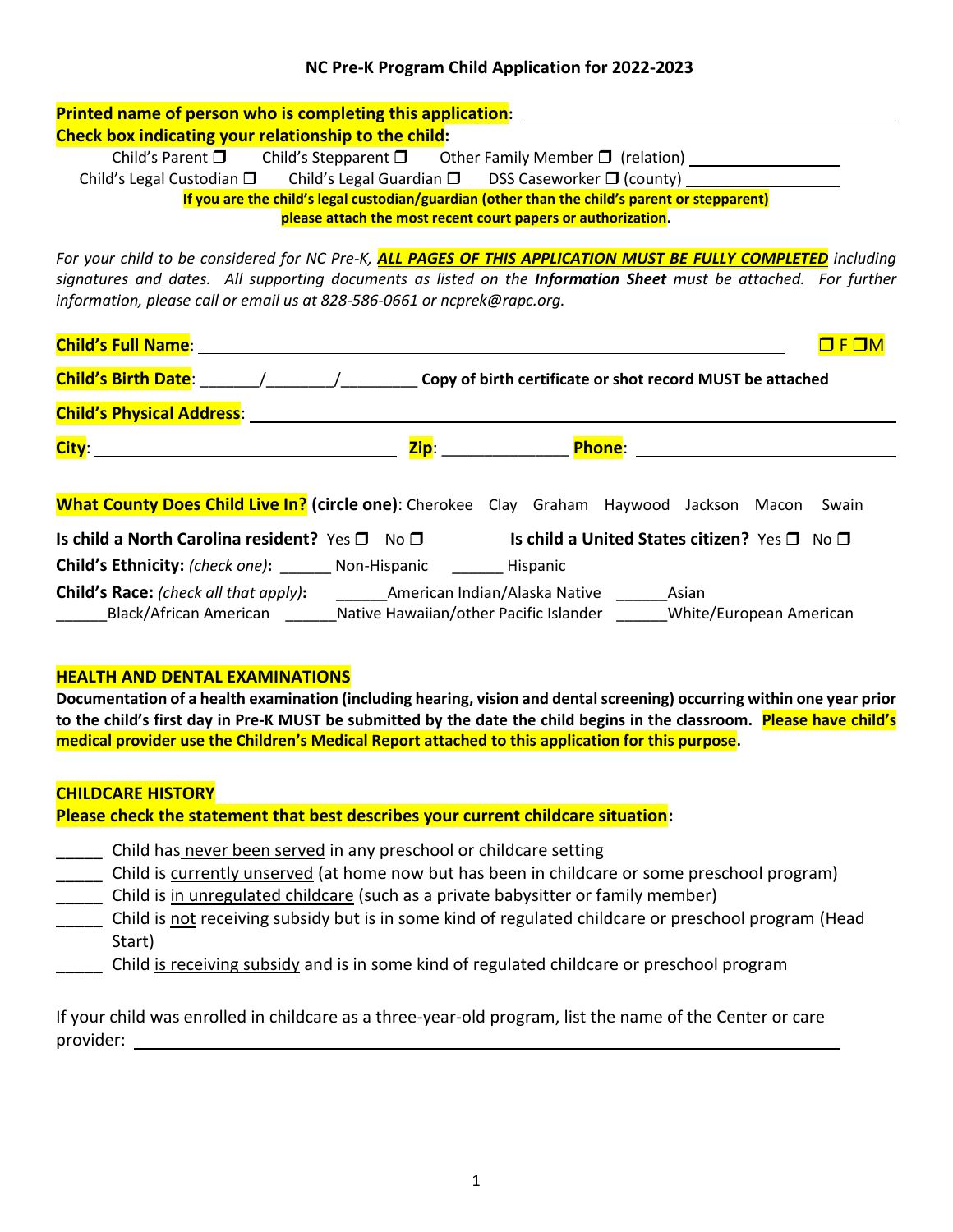**Child's Full Name**:

#### **HOUSEHOLD & INCOME INFORMATION**

*List ONLY Parents/Stepparents/Custodians/Guardians Living in the Same Home with the Child*

**Note that income of these individuals is COUNTED and appropriate documentation as listed on the** *Information Sheet* **must be submitted.**

*Name of Parent/Stepparent/Custodian/Guardian #1***: ALL BOXES BELOW MUST BE COMPLETED** 

Is This Person Employed? Yes  $\Box$  No  $\Box$   $\Box$  No  $\Box$  Seeking Employment? Yes  $\Box$  No  $\Box$ Disabled? Yes No Retired? Yes No In High School/GED Program Yes □ No □ In College? Yes □ No □

*Check and circle types of income this person receives:*

- 
- 
- 
- \_\_\_\_\_\_ **Regular wages/employment income** \_\_\_\_\_\_ **Per Capita/Indian Gaming Proceeds** 
	- \_\_\_\_\_\_ **Alimony Payments** \_\_\_\_\_\_ **Unemployment Benefits/Workman's Comp**
	- \_\_\_\_\_\_ **Retirement/disability benefit income** \_\_\_\_\_\_ **Child Support for any minor child(ren) living in same home**

**I have income from the following sources, but I have no documentation of this income:**

**ZERO INCOME STATEMENT – Complete the statement below ONLY if you are unemployed and have no income at all.** 

I, (print name) verify that I am NOT employed and receive NO income.

Signature Date \_\_\_\_\_\_\_\_\_\_\_\_\_\_\_\_\_\_\_\_\_

**~~~~~~~~~~~~~~~~~~~~~~~~~~~~~~~~~~~~~~~~~~~~~~~~~~~~~~~~~~~~~~~~~~~~~~~~~~** *List ONLY Parents/Stepparents/Custodians/Guardians Living in the Same Home with the Child*

| Name of Parent/Stepparent/Custodian/Guardian #2: ﴿                                    |                                                               |
|---------------------------------------------------------------------------------------|---------------------------------------------------------------|
| ALL BOXES BELOW MUST BE COMPLETED                                                     |                                                               |
| Is This Person Employed? Yes $\square$ No $\square$                                   | Seeking Employment? Yes $\Box$ No $\Box$                      |
| Disabled?<br>Yes □ No □                                                               | $Yes \Box No \Box$<br>Retired?                                |
| In High School/GED Program Yes $\square$ No $\square$                                 | In College? Yes $\Box$ No $\Box$                              |
| <b>Check and circle types of income this person receives:</b>                         |                                                               |
| Regular wages/employment income                                                       | <b>Per Capita/Indian Gaming Proceeds</b>                      |
| <b>Alimony Payments</b>                                                               | Unemployment Benefits/Workman's Comp                          |
| Retirement/disability benefit income                                                  | Child Support for any minor child(ren) living in<br>same home |
| I have income from the following sources, but I have no documentation of this income: |                                                               |
|                                                                                       |                                                               |
|                                                                                       |                                                               |

#### **ZERO INCOME STATEMENT – Complete the statement below ONLY if you are unemployed and have no income at all.**

I, (print name) verify that I am NOT employed and receive NO income.

Signature Date \_\_\_\_\_\_\_\_\_\_\_\_\_\_\_\_\_\_\_\_\_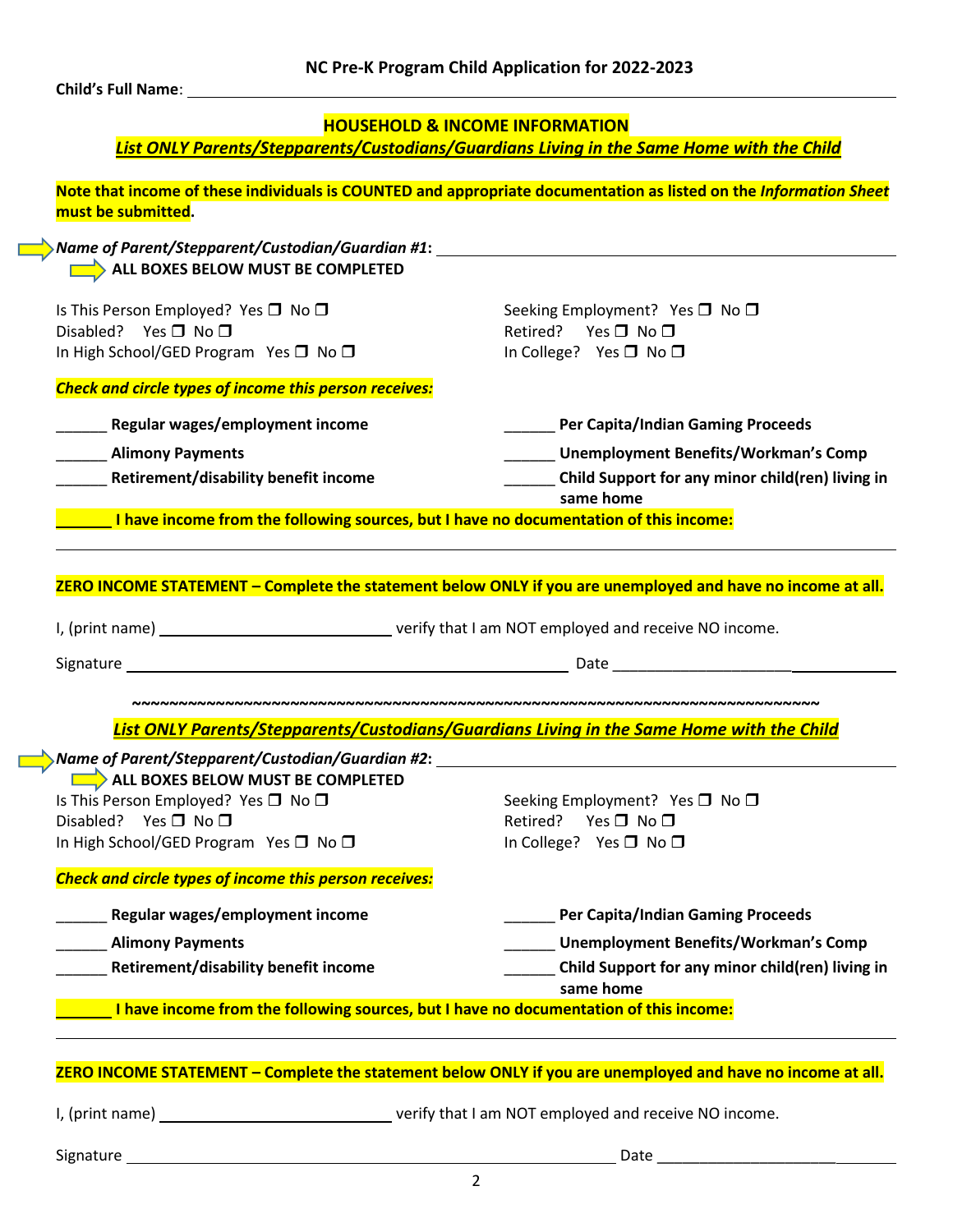#### **Child's Full Name**:

| LIST ALL OTHER PERSONS LIVING IN THE SAME HOME WITH THE CHILD                        |                                    |               |  |  |  |  |  |
|--------------------------------------------------------------------------------------|------------------------------------|---------------|--|--|--|--|--|
| DO NOT LIST PARENTS OR PERSONS WHO DO NOT LIVE IN THE SAME HOME WITH THE PRE-K CHILD |                                    |               |  |  |  |  |  |
| <b>NAME</b>                                                                          | RELATIONSHIP TO PRE-K CHILD/FAMILY | DATE OF BIRTH |  |  |  |  |  |
|                                                                                      |                                    |               |  |  |  |  |  |
|                                                                                      |                                    |               |  |  |  |  |  |
|                                                                                      |                                    |               |  |  |  |  |  |
|                                                                                      |                                    |               |  |  |  |  |  |
|                                                                                      |                                    |               |  |  |  |  |  |
|                                                                                      |                                    |               |  |  |  |  |  |

#### **Check any of the following additional eligibility factors that apply to your child or your family.**

- We lack a fixed, regular and adequate nighttime residence (living with friend or relative, in a motel, shelter, tent, abandoned building or vehicle)
- Limited English Proficiency (Family and/or child speaks limited or no English in the home)
- \_\_\_\_ Educational Need (attach copy of pages 1 & 2 of **current** IEP OR documentation of scores on recent developmental screening instrument as approved for use with NC Pre-K program)
- \_\_\_\_ Chronic Health Condition (Doctor's statement required) Describe your child's health condition:
- \_\_\_\_ Child of Eligible Military Family—Parent is: **active** duty member of the US Armed Forces (including NC National Guard, state military or reserve component of Armed Forces) who was ordered to active duty within the last 18 months **OR** who was injured or killed while serving on active duty (attach either military member's Leave & Earnings Statement, OR documentation of service-connected disability or death).

#### **SIGNATURE**

**I certify that all information provided above is accurate to the best of my knowledge and I understand that providing false or inaccurate information may disqualify my child from receiving services.**

#### **Parent/Stepparent/Guardian/Custodian**:

NOTE: IF child is in Foster Care, Department of Social Services Social Worker must sign below

| <b>SIGN YOUR NAME:</b> | <u> 1989 - John Stone, amerikansk politiker († 1989)</u> |  |
|------------------------|----------------------------------------------------------|--|
|                        |                                                          |  |
|                        |                                                          |  |
| <b>TODAY'S DATE:</b>   |                                                          |  |